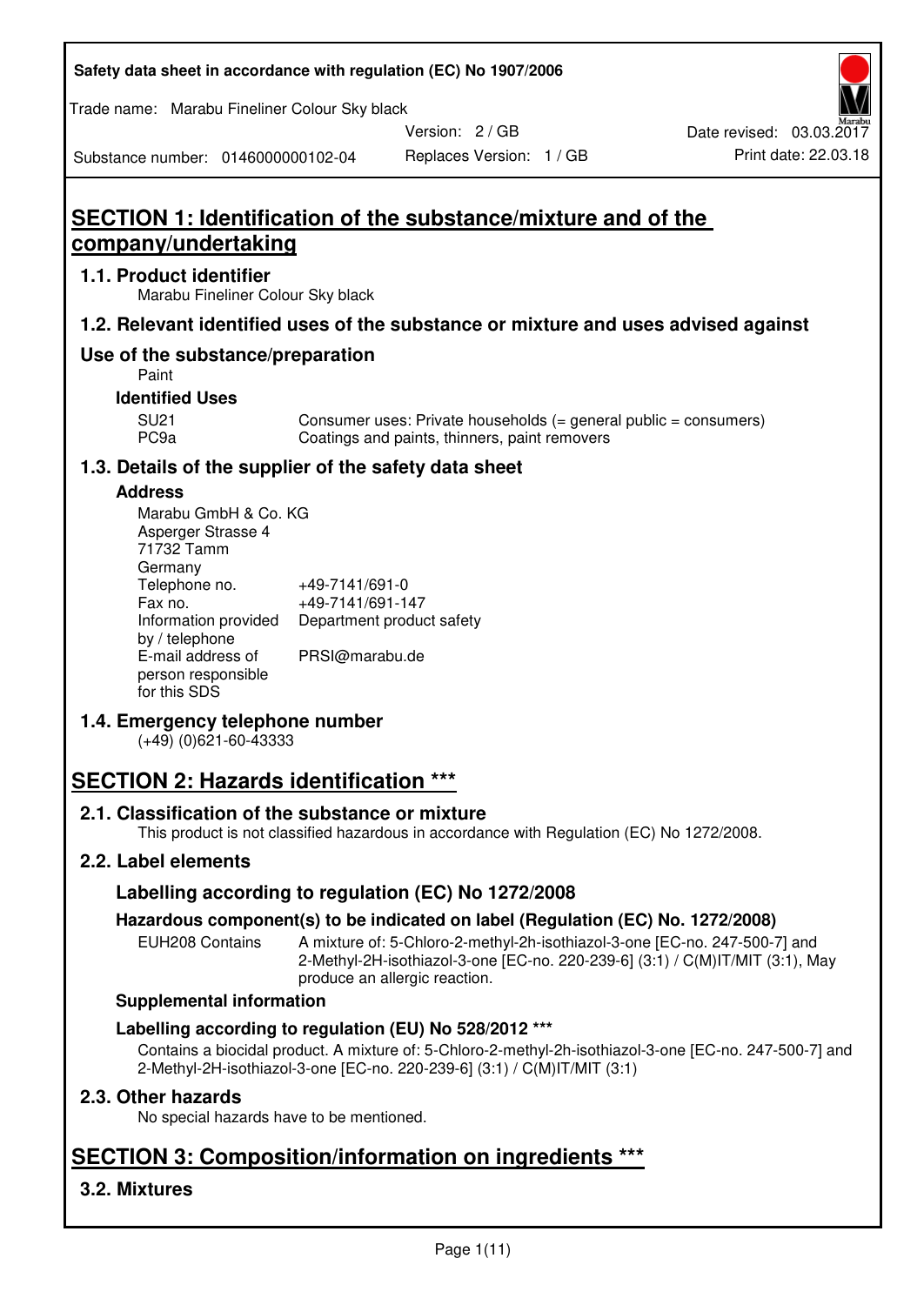| Safety data sheet in accordance with regulation (EC) No 1907/2006                                                                                                 |                                                                                                                             |                              |                                                      |                                                            |               |                                                  |
|-------------------------------------------------------------------------------------------------------------------------------------------------------------------|-----------------------------------------------------------------------------------------------------------------------------|------------------------------|------------------------------------------------------|------------------------------------------------------------|---------------|--------------------------------------------------|
| Trade name: Marabu Fineliner Colour Sky black                                                                                                                     |                                                                                                                             |                              |                                                      |                                                            |               |                                                  |
| Substance number: 0146000000102-04                                                                                                                                |                                                                                                                             | Version: 2/GB                |                                                      | Replaces Version: 1 / GB                                   |               | Date revised: 03.03.2017<br>Print date: 22.03.18 |
| <b>Chemical characterization</b>                                                                                                                                  |                                                                                                                             |                              |                                                      |                                                            |               |                                                  |
| Paint based on water                                                                                                                                              |                                                                                                                             |                              |                                                      |                                                            |               |                                                  |
| <b>Hazardous ingredients</b>                                                                                                                                      |                                                                                                                             |                              |                                                      |                                                            |               |                                                  |
| <b>Ethanediol</b><br>CAS No.<br>EINECS no.<br>Registration no.<br>Concentration                                                                                   | $107 - 21 - 1$<br>203-473-3<br>01-2119456816-28<br>$>=$                                                                     | 1.                           | $\lt$                                                | 10                                                         | $\%$          |                                                  |
|                                                                                                                                                                   |                                                                                                                             |                              |                                                      |                                                            |               |                                                  |
| Classification (Regulation (EC) No. 1272/2008)                                                                                                                    | Acute Tox. 4<br>STOT RE <sub>2</sub>                                                                                        |                              | H302<br>H373                                         |                                                            |               |                                                  |
| <b>Bronopol (INN)</b><br>CAS No.<br>EINECS no.<br>Concentration                                                                                                   | $52 - 51 - 7$<br>200-143-0<br>$>=$                                                                                          | 0,01                         | $\lt$                                                | 0,1                                                        | $\frac{1}{6}$ |                                                  |
| Classification (Regulation (EC) No. 1272/2008)                                                                                                                    |                                                                                                                             |                              |                                                      |                                                            |               |                                                  |
|                                                                                                                                                                   | Eye Dam. 1<br>Skin Irrit. 2<br>STOT SE <sub>3</sub><br>Acute Tox. 4<br>Acute Tox. 4<br>Aquatic Acute 1<br>Aquatic Chronic 1 |                              | H318<br>H315<br>H335<br>H302<br>H312<br>H400<br>H410 |                                                            |               |                                                  |
| Concentration limits (Regulation (EC) No. 1272/2008)                                                                                                              | Aquatic Acute 1<br>Aquatic Chronic                                                                                          | H400<br>H410                 | $M = 10$<br>$M = 1$                                  |                                                            |               |                                                  |
| A mixture of: 5-Chloro-2-methyl-2h-isothiazol-3-one [EC-no. 247-500-7] and<br>2-Methyl-2H-isothiazol-3-one [EC-no. 220-239-6] (3:1) / C(M)IT/MIT (3:1)<br>CAS No. | 55965-84-9                                                                                                                  |                              |                                                      |                                                            |               |                                                  |
| Concentration                                                                                                                                                     |                                                                                                                             |                              | $\,<\,$                                              | 0,0015                                                     | $\%$          |                                                  |
| Classification (Regulation (EC) No. 1272/2008)                                                                                                                    | Acute Tox, 3<br>Aquatic Chronic 1<br>Aquatic Acute 1<br>Skin Sens. 1<br>Skin Corr. 1B<br>Acute Tox. 3<br>Acute Tox. 3       |                              | H331<br>H410<br>H400<br>H317<br>H314<br>H311<br>H301 |                                                            |               |                                                  |
| Concentration limits (Regulation (EC) No. 1272/2008)                                                                                                              |                                                                                                                             |                              |                                                      |                                                            |               |                                                  |
|                                                                                                                                                                   | Skin Corr. 1B<br>Eye Irrit. 2<br>Skin Irrit. 2<br>Skin Sens. 1                                                              | H314<br>H319<br>H315<br>H317 | $>= 0,6$                                             | $\epsilon = 0.06 < 0.6$<br>$\leq 0.06 < 0.6$<br>$= 0,0015$ |               |                                                  |
| <b>Further ingredients ***</b>                                                                                                                                    |                                                                                                                             |                              |                                                      |                                                            |               |                                                  |
| Glycerol<br>CAS No.<br>EINECS no.<br>Concentration                                                                                                                | $56 - 81 - 5$<br>200-289-5<br>$>=$                                                                                          | 10                           | $\lt$                                                | 25                                                         | $\%$          | $[3]$                                            |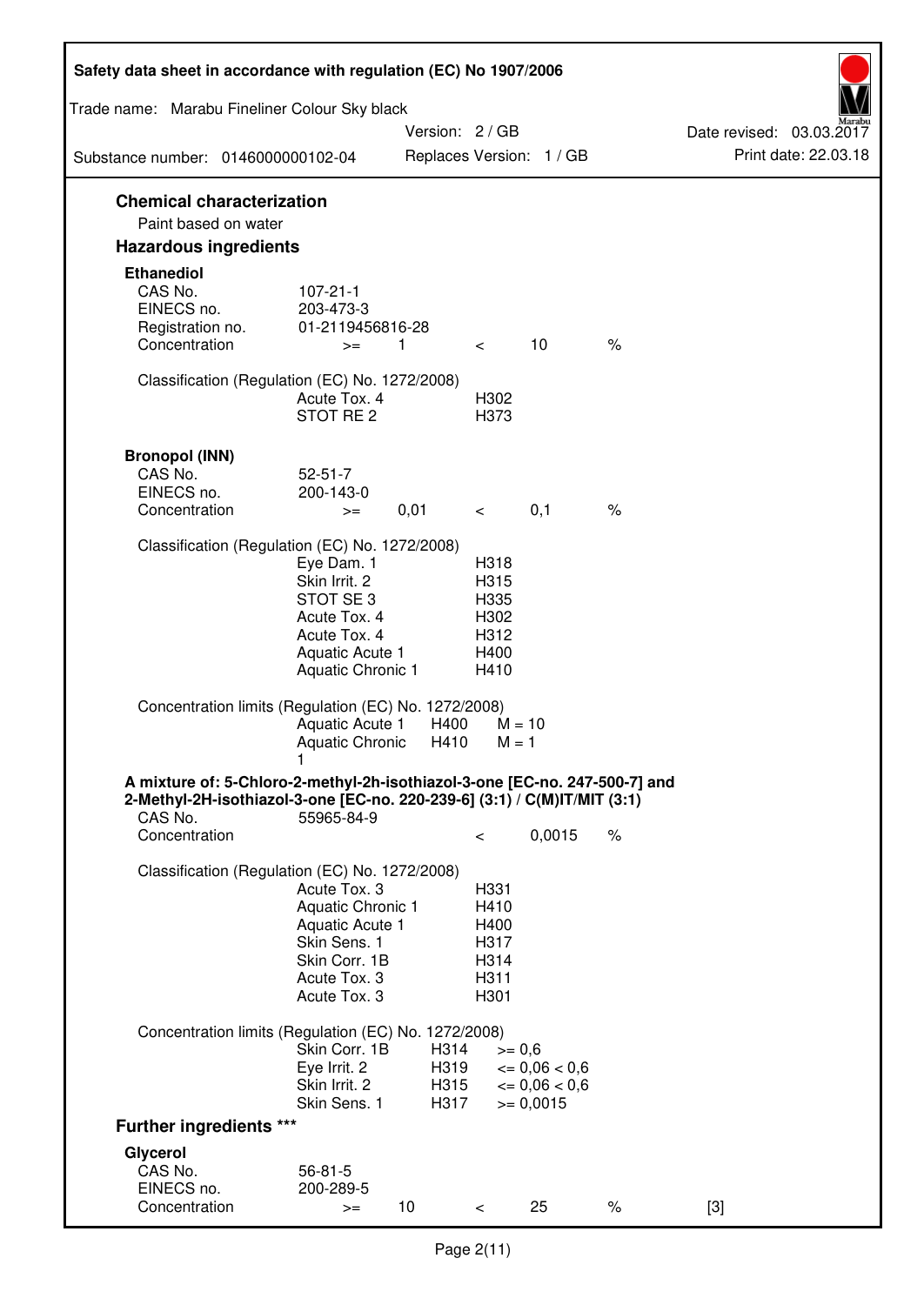| Safety data sheet in accordance with regulation (EC) No 1907/2006                                                       |                                                                                                            |                          |
|-------------------------------------------------------------------------------------------------------------------------|------------------------------------------------------------------------------------------------------------|--------------------------|
| Trade name: Marabu Fineliner Colour Sky black                                                                           | Version: 2 / GB                                                                                            | Date revised: 03.03.2017 |
| Substance number: 0146000000102-04                                                                                      | Replaces Version: 1 / GB                                                                                   | Print date: 22.03.18     |
|                                                                                                                         |                                                                                                            |                          |
|                                                                                                                         |                                                                                                            |                          |
| $\star$                                                                                                                 |                                                                                                            |                          |
| $^\star$                                                                                                                |                                                                                                            |                          |
| [3] Substance with occupational exposure limits                                                                         |                                                                                                            |                          |
| <b>SECTION 4: First aid measures</b>                                                                                    |                                                                                                            |                          |
| 4.1. Description of first aid measures                                                                                  |                                                                                                            |                          |
| After skin contact                                                                                                      |                                                                                                            |                          |
|                                                                                                                         | Wash with plenty of water and soap. Do NOT use solvents or thinners.                                       |                          |
| After eye contact                                                                                                       | Separate eyelids, wash the eyes thoroughly with water (15 min.). In case of irritation consult an oculist. |                          |
| <b>After ingestion</b>                                                                                                  |                                                                                                            |                          |
| medical treatment.                                                                                                      | Rinse mouth thoroughly with water. If larger amounts are swallowed or in the event of symptoms take        |                          |
| 4.2. Most important symptoms and effects, both acute and delayed<br>Until now no symptoms known so far.                 |                                                                                                            |                          |
| 4.3. Indication of any immediate medical attention and special treatment needed                                         |                                                                                                            |                          |
| Hints for the physician / treatment<br>Treat symptomatically                                                            |                                                                                                            |                          |
| <b>SECTION 5: Firefighting measures</b>                                                                                 |                                                                                                            |                          |
| 5.1. Extinguishing media                                                                                                |                                                                                                            |                          |
| Suitable extinguishing media<br>Carbon dioxide, Foam, Sand, Water                                                       |                                                                                                            |                          |
| 5.2. Special hazards arising from the substance or mixture                                                              | In the event of fire the following can be released: Carbon monoxide (CO); Carbon dioxide (CO2); dense      |                          |
| black smoke                                                                                                             |                                                                                                            |                          |
| 5.3. Advice for firefighters                                                                                            |                                                                                                            |                          |
| <b>Other information</b>                                                                                                |                                                                                                            |                          |
|                                                                                                                         | Collect contaminated fire-fighting water separately, must not be discharged into the drains.               |                          |
| <b>SECTION 6: Accidental release measures</b>                                                                           |                                                                                                            |                          |
| 6.1. Personal precautions, protective equipment and emergency procedures<br>No particular measures required.            |                                                                                                            |                          |
| 6.2. Environmental precautions<br>No particular measures required.                                                      |                                                                                                            |                          |
| 6.3. Methods and material for containment and cleaning up<br>Clean preferably with a detergent - avoid use of solvents. |                                                                                                            |                          |

# **6.4. Reference to other sections**

Information regarding Safe handling, see Section 7. Information regarding personal protective measures, see Section 8. Information regarding waste disposal, see Section 13.

# **SECTION 7: Handling and storage**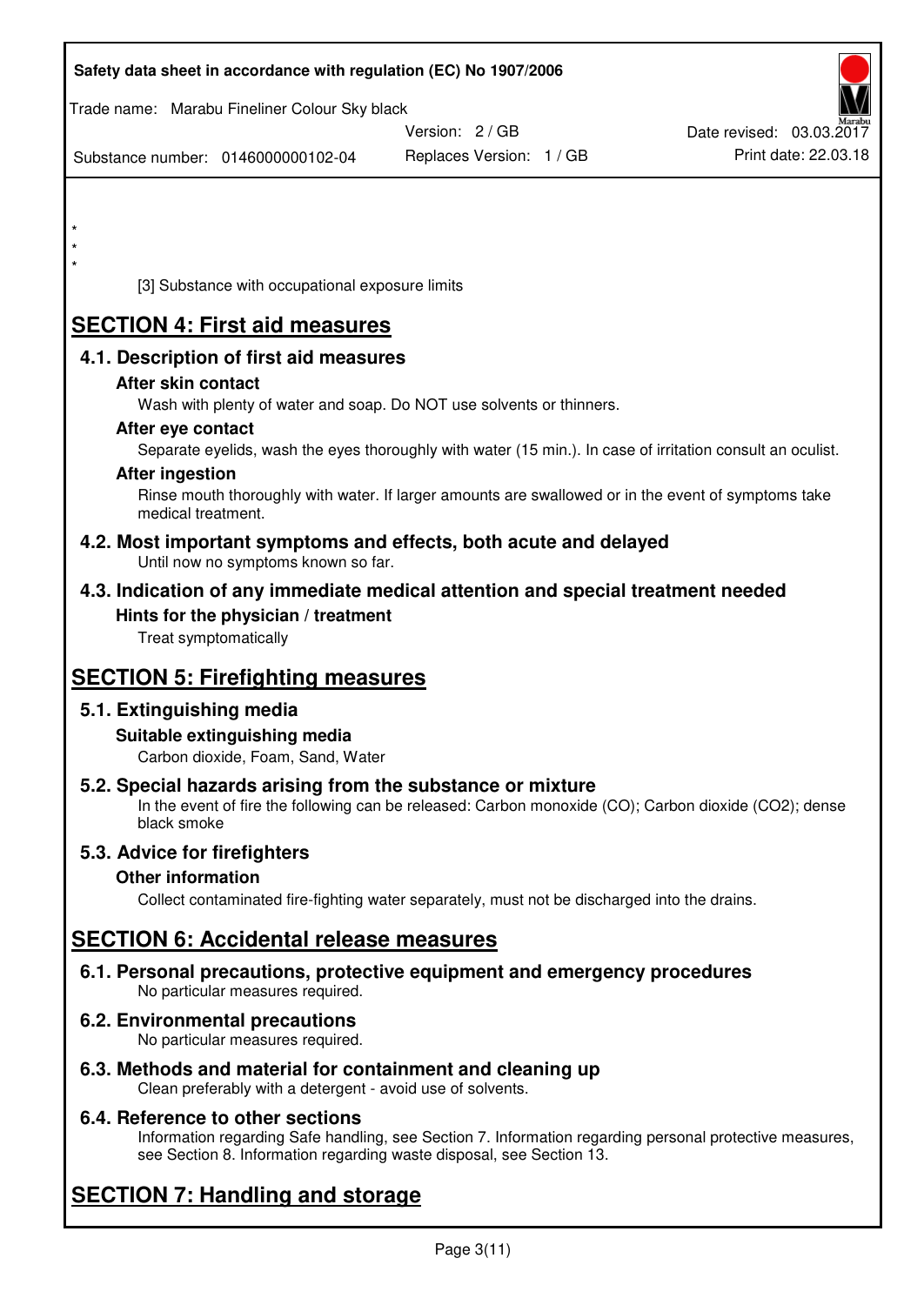| Safety data sheet in accordance with regulation (EC) No 1907/2006                                                                                                      |                                                                                                                                                                                                            |                          |
|------------------------------------------------------------------------------------------------------------------------------------------------------------------------|------------------------------------------------------------------------------------------------------------------------------------------------------------------------------------------------------------|--------------------------|
| Trade name: Marabu Fineliner Colour Sky black                                                                                                                          |                                                                                                                                                                                                            |                          |
|                                                                                                                                                                        | Version: 2/GB                                                                                                                                                                                              | Date revised: 03.03.2017 |
| Substance number: 0146000000102-04                                                                                                                                     | Replaces Version: 1 / GB                                                                                                                                                                                   | Print date: 22.03.18     |
| 7.1. Precautions for safe handling<br>Advice on safe handling<br>Advice on protection against fire and explosion<br>No special measures required.<br>Temperature class | Avoid skin and eye contact. Smoking, eating and drinking shall be prohibited in application area.<br>Classification of fires / temperature class / Ignition group / Dust explosion class<br>T <sub>2</sub> |                          |
|                                                                                                                                                                        | 7.2. Conditions for safe storage, including any incompatibilities                                                                                                                                          |                          |
| Requirements for storage rooms and vessels<br>Store in frostfree conditions.                                                                                           |                                                                                                                                                                                                            |                          |
| Storage class according to TRGS 510                                                                                                                                    |                                                                                                                                                                                                            |                          |
| Storage class according to<br><b>TRGS 510</b>                                                                                                                          | 12<br>Non-combustible liquids                                                                                                                                                                              |                          |
| 7.3. Specific end use(s)<br>Paint                                                                                                                                      |                                                                                                                                                                                                            |                          |
| <b>SECTION 8: Exposure controls/personal protection</b>                                                                                                                |                                                                                                                                                                                                            |                          |
| 8.1. Control parameters                                                                                                                                                |                                                                                                                                                                                                            |                          |
| <b>Exposure limit values</b>                                                                                                                                           |                                                                                                                                                                                                            |                          |
| <b>Ethanediol</b><br>List                                                                                                                                              | EH40                                                                                                                                                                                                       |                          |
| <b>Type</b>                                                                                                                                                            | WEL                                                                                                                                                                                                        |                          |
| Value<br>Skin resorption / sensibilisation: Sk;                                                                                                                        | 10<br>mg/m <sup>3</sup><br><b>Status: 2011</b>                                                                                                                                                             |                          |
| Glycerol                                                                                                                                                               |                                                                                                                                                                                                            |                          |
| List                                                                                                                                                                   | <b>EH40</b>                                                                                                                                                                                                |                          |
| Type<br>Value                                                                                                                                                          | <b>WEL</b><br>10<br>mg/m <sup>3</sup>                                                                                                                                                                      |                          |
| <b>Status: 2011</b>                                                                                                                                                    |                                                                                                                                                                                                            |                          |
| <b>Other information</b>                                                                                                                                               |                                                                                                                                                                                                            |                          |
| There are not known any further control parameters.                                                                                                                    |                                                                                                                                                                                                            |                          |
| <b>Derived No/Minimal Effect Levels (DNEL/DMEL)</b><br><b>Ethanediol</b>                                                                                               |                                                                                                                                                                                                            |                          |
| Type of value<br>Reference group<br>Duration of exposure                                                                                                               | Derived No Effect Level (DNEL)<br>Worker<br>Long term                                                                                                                                                      |                          |
| Route of exposure<br>Mode of action                                                                                                                                    | inhalative<br>Local effects                                                                                                                                                                                |                          |
| Concentration                                                                                                                                                          | 35                                                                                                                                                                                                         | mg/m <sup>3</sup>        |
| Type of value                                                                                                                                                          | Derived No Effect Level (DNEL)                                                                                                                                                                             |                          |
| Reference group                                                                                                                                                        | Worker                                                                                                                                                                                                     |                          |
| Duration of exposure                                                                                                                                                   | Long term                                                                                                                                                                                                  |                          |
| Route of exposure<br>Mode of action                                                                                                                                    | dermal<br>Systemic effects                                                                                                                                                                                 |                          |
| Concentration                                                                                                                                                          | 106                                                                                                                                                                                                        | mg/kg                    |
| Type of value<br>Reference group                                                                                                                                       | Derived No Effect Level (DNEL)<br>Consumer                                                                                                                                                                 |                          |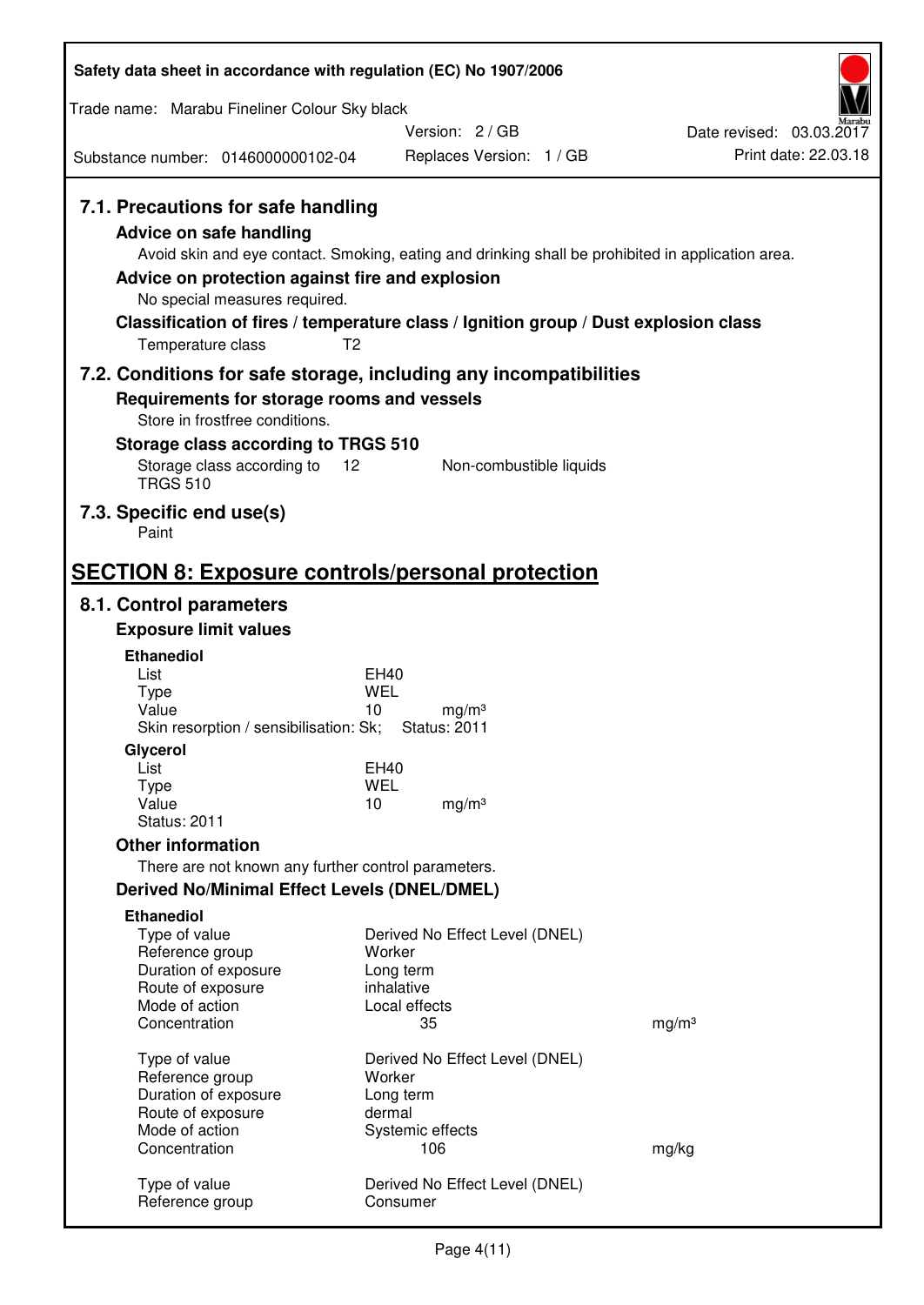| Trade name: Marabu Fineliner Colour Sky black<br>Version: 2 / GB<br>Date revised: 03.03.2017                                               |  |
|--------------------------------------------------------------------------------------------------------------------------------------------|--|
|                                                                                                                                            |  |
| Print date: 22.03.18<br>Replaces Version: 1 / GB<br>Substance number: 0146000000102-04                                                     |  |
| Duration of exposure<br>Long term<br>inhalative                                                                                            |  |
| Route of exposure<br>Mode of action<br>Local effects                                                                                       |  |
| Concentration<br>7<br>mg/m <sup>3</sup>                                                                                                    |  |
| Type of value<br>Derived No Effect Level (DNEL)                                                                                            |  |
| Reference group<br>Consumer                                                                                                                |  |
| Duration of exposure<br>Long term                                                                                                          |  |
| Route of exposure<br>dermal                                                                                                                |  |
| Mode of action<br>Systemic effects                                                                                                         |  |
| Concentration<br>53<br>mg/kg                                                                                                               |  |
| <b>Predicted No Effect Concentration (PNEC)</b>                                                                                            |  |
| <b>Ethanediol</b>                                                                                                                          |  |
| <b>PNEC</b><br>Type of value                                                                                                               |  |
| <b>Type</b><br>Freshwater                                                                                                                  |  |
| Concentration<br>10<br>mg/l                                                                                                                |  |
| <b>PNEC</b><br>Type of value                                                                                                               |  |
| <b>Type</b><br>Saltwater                                                                                                                   |  |
| Concentration<br>1<br>mg/l                                                                                                                 |  |
| <b>PNEC</b><br>Type of value                                                                                                               |  |
| <b>Type</b><br>Water (intermittent release)                                                                                                |  |
| Concentration<br>10<br>mg/l                                                                                                                |  |
| <b>PNEC</b><br>Type of value                                                                                                               |  |
| <b>Type</b><br>Sewage treatment plant (STP)                                                                                                |  |
| Concentration<br>199,5<br>mg/l                                                                                                             |  |
| Type of value<br><b>PNEC</b>                                                                                                               |  |
| Freshwater sediment<br>Type                                                                                                                |  |
| Concentration<br>37<br>mg/kg                                                                                                               |  |
| <b>PNEC</b><br>Type of value                                                                                                               |  |
| Marine sediment<br>Type                                                                                                                    |  |
| Concentration<br>3,7<br>mg/kg                                                                                                              |  |
| Type of value<br><b>PNEC</b>                                                                                                               |  |
| Soil<br><b>Type</b><br>Concentration<br>1,53<br>mg/kg                                                                                      |  |
|                                                                                                                                            |  |
| 8.2. Exposure controls                                                                                                                     |  |
| <b>Exposure controls</b>                                                                                                                   |  |
| Provide adequate ventilation.                                                                                                              |  |
| <b>Respiratory protection</b>                                                                                                              |  |
| Not necessary.                                                                                                                             |  |
| <b>Hand protection</b><br>Not necessary.                                                                                                   |  |
| In case of intensive contact wear protective gloves.                                                                                       |  |
| There is no one glove material or combination of materials that will give unlimited resistance to any                                      |  |
| individual or combination of chemicals.<br>For prolonged or repeated handling nitrile rubber gloves with textile undergloves are required. |  |
| Material thickness<br>0,5<br>mm<br>$\, > \,$                                                                                               |  |
| 30<br>Breakthrough time<br>min<br>$\,<\,$                                                                                                  |  |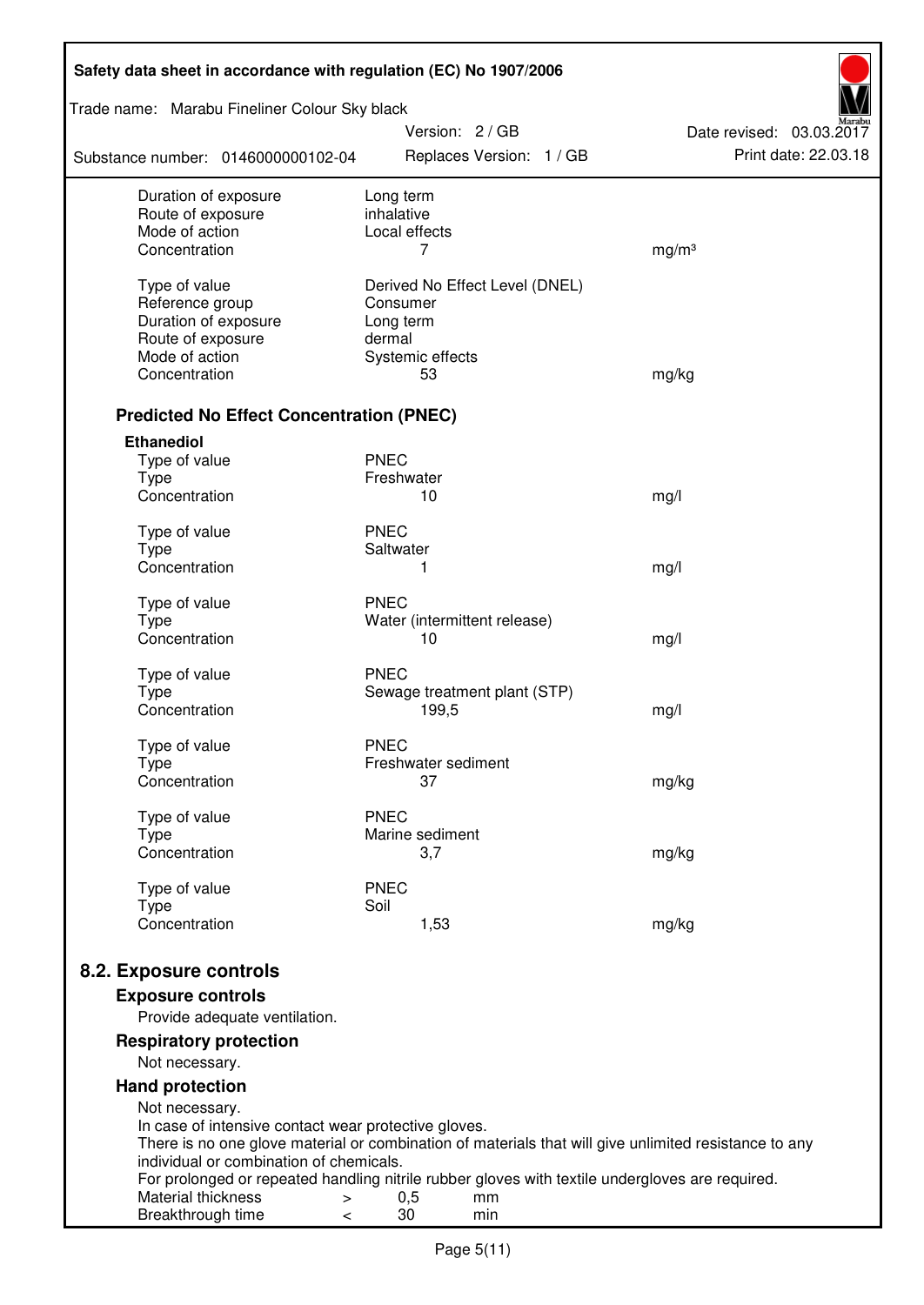| Safety data sheet in accordance with regulation (EC) No 1907/2006                                                                                                                                                                                                                                                                                                                                |                                                      |                          |                                                                                                                                                                                                                                                                                                                    |
|--------------------------------------------------------------------------------------------------------------------------------------------------------------------------------------------------------------------------------------------------------------------------------------------------------------------------------------------------------------------------------------------------|------------------------------------------------------|--------------------------|--------------------------------------------------------------------------------------------------------------------------------------------------------------------------------------------------------------------------------------------------------------------------------------------------------------------|
| Trade name: Marabu Fineliner Colour Sky black                                                                                                                                                                                                                                                                                                                                                    |                                                      |                          |                                                                                                                                                                                                                                                                                                                    |
|                                                                                                                                                                                                                                                                                                                                                                                                  | Version: 2/GB                                        |                          | Date revised: 03.03.2017                                                                                                                                                                                                                                                                                           |
| Substance number: 0146000000102-04                                                                                                                                                                                                                                                                                                                                                               |                                                      | Replaces Version: 1 / GB | Print date: 22.03.18                                                                                                                                                                                                                                                                                               |
| The breakthrough time must be greater than the end use time of the product.<br>replacement must be followed.<br>Gloves should be replaced regularly and if there is any sign of damage to the glove material.<br>Always ensure that gloves are free from defects and that they are stored and used correctly.<br>maintenance.<br>once exposure has occurred.<br>Eye protection<br>Not necessary. |                                                      |                          | The instructions and information provided by the glove manufacturer on use, storage, maintenance and<br>The performance or effectiveness of the glove may be reduced by physical/ chemical damage and poor<br>Barrier creams may help to protect the exposed areas of the skin, they should however not be applied |
| <b>Body protection</b><br>Not applicable.                                                                                                                                                                                                                                                                                                                                                        |                                                      |                          |                                                                                                                                                                                                                                                                                                                    |
| <b>SECTION 9: Physical and chemical properties</b>                                                                                                                                                                                                                                                                                                                                               |                                                      |                          |                                                                                                                                                                                                                                                                                                                    |
| 9.1. Information on basic physical and chemical properties                                                                                                                                                                                                                                                                                                                                       |                                                      |                          |                                                                                                                                                                                                                                                                                                                    |
| <b>Form</b>                                                                                                                                                                                                                                                                                                                                                                                      | liquid                                               |                          |                                                                                                                                                                                                                                                                                                                    |
| Colour                                                                                                                                                                                                                                                                                                                                                                                           | coloured                                             |                          |                                                                                                                                                                                                                                                                                                                    |
| <b>Odour</b>                                                                                                                                                                                                                                                                                                                                                                                     | odourless                                            |                          |                                                                                                                                                                                                                                                                                                                    |
| <b>Odour threshold</b>                                                                                                                                                                                                                                                                                                                                                                           |                                                      |                          |                                                                                                                                                                                                                                                                                                                    |
| <b>Remarks</b>                                                                                                                                                                                                                                                                                                                                                                                   | No data available                                    |                          |                                                                                                                                                                                                                                                                                                                    |
| <b>Melting point</b>                                                                                                                                                                                                                                                                                                                                                                             |                                                      |                          |                                                                                                                                                                                                                                                                                                                    |
| Remarks                                                                                                                                                                                                                                                                                                                                                                                          | not determined                                       |                          |                                                                                                                                                                                                                                                                                                                    |
| <b>Freezing point</b>                                                                                                                                                                                                                                                                                                                                                                            |                                                      |                          |                                                                                                                                                                                                                                                                                                                    |
| Remarks                                                                                                                                                                                                                                                                                                                                                                                          | not determined                                       |                          |                                                                                                                                                                                                                                                                                                                    |
| Initial boiling point and boiling range                                                                                                                                                                                                                                                                                                                                                          |                                                      |                          |                                                                                                                                                                                                                                                                                                                    |
| Value                                                                                                                                                                                                                                                                                                                                                                                            | 100<br>appr.                                         |                          | $^{\circ}C$                                                                                                                                                                                                                                                                                                        |
| Pressure                                                                                                                                                                                                                                                                                                                                                                                         | 1.013                                                | hPa                      |                                                                                                                                                                                                                                                                                                                    |
| Source                                                                                                                                                                                                                                                                                                                                                                                           | Literature value                                     |                          |                                                                                                                                                                                                                                                                                                                    |
| <b>Flash point</b>                                                                                                                                                                                                                                                                                                                                                                               |                                                      |                          |                                                                                                                                                                                                                                                                                                                    |
| Remarks                                                                                                                                                                                                                                                                                                                                                                                          | Not applicable                                       |                          |                                                                                                                                                                                                                                                                                                                    |
| Evaporation rate (ether $= 1$ ) :                                                                                                                                                                                                                                                                                                                                                                |                                                      |                          |                                                                                                                                                                                                                                                                                                                    |
| Remarks                                                                                                                                                                                                                                                                                                                                                                                          | not determined                                       |                          |                                                                                                                                                                                                                                                                                                                    |
| <b>Flammability (solid, gas)</b><br>Not applicable                                                                                                                                                                                                                                                                                                                                               |                                                      |                          |                                                                                                                                                                                                                                                                                                                    |
| Upper/lower flammability or explosive limits                                                                                                                                                                                                                                                                                                                                                     |                                                      |                          |                                                                                                                                                                                                                                                                                                                    |
| Lower explosion limit<br>Upper explosion limit<br>Source                                                                                                                                                                                                                                                                                                                                         | 3,2<br>appr.<br>53<br>appr.<br>Literature value      |                          | $%$ $(V)$<br>% (V)                                                                                                                                                                                                                                                                                                 |
| Vapour pressure                                                                                                                                                                                                                                                                                                                                                                                  |                                                      |                          |                                                                                                                                                                                                                                                                                                                    |
| Value<br>Temperature<br>Method                                                                                                                                                                                                                                                                                                                                                                   | 23<br>appr.<br>20<br>Value taken from the literature | °C                       | hPa                                                                                                                                                                                                                                                                                                                |
| <b>Vapour density</b>                                                                                                                                                                                                                                                                                                                                                                            |                                                      |                          |                                                                                                                                                                                                                                                                                                                    |
| Remarks                                                                                                                                                                                                                                                                                                                                                                                          | not determined                                       |                          |                                                                                                                                                                                                                                                                                                                    |
| <b>Density</b>                                                                                                                                                                                                                                                                                                                                                                                   |                                                      |                          |                                                                                                                                                                                                                                                                                                                    |
| Remarks                                                                                                                                                                                                                                                                                                                                                                                          | not determined                                       |                          |                                                                                                                                                                                                                                                                                                                    |
| Solubility in water                                                                                                                                                                                                                                                                                                                                                                              |                                                      |                          |                                                                                                                                                                                                                                                                                                                    |
| Remarks                                                                                                                                                                                                                                                                                                                                                                                          | miscible                                             |                          |                                                                                                                                                                                                                                                                                                                    |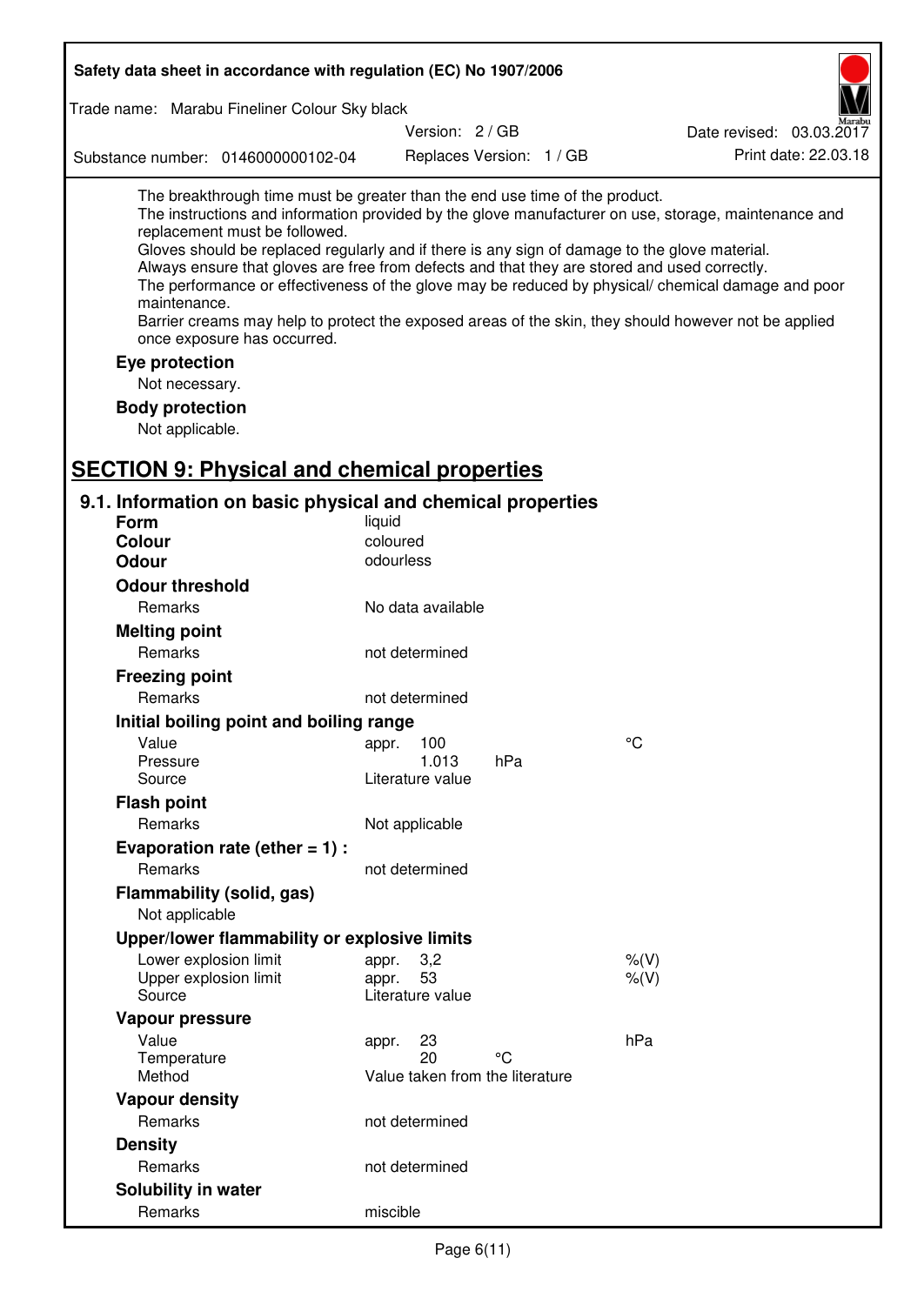| Safety data sheet in accordance with regulation (EC) No 1907/2006                    |                                                                   |                 |                                                  |  |  |
|--------------------------------------------------------------------------------------|-------------------------------------------------------------------|-----------------|--------------------------------------------------|--|--|
| Trade name: Marabu Fineliner Colour Sky black                                        |                                                                   |                 |                                                  |  |  |
| Substance number: 0146000000102-04                                                   | Version: 2/GB<br>Replaces Version: 1 / GB                         |                 | Date revised: 03.03.2017<br>Print date: 22.03.18 |  |  |
| Ignition temperature                                                                 |                                                                   |                 |                                                  |  |  |
| Value                                                                                | 410<br>appr.                                                      | $\rm ^{\circ}C$ |                                                  |  |  |
| Source                                                                               | Literature value                                                  |                 |                                                  |  |  |
| <b>Viscosity</b><br>Remarks                                                          |                                                                   |                 |                                                  |  |  |
| Remarks                                                                              | not determined                                                    |                 |                                                  |  |  |
| 9.2. Other information                                                               |                                                                   |                 |                                                  |  |  |
| <b>Other information</b>                                                             |                                                                   |                 |                                                  |  |  |
| None known                                                                           |                                                                   |                 |                                                  |  |  |
| <b>SECTION 10: Stability and reactivity</b>                                          |                                                                   |                 |                                                  |  |  |
| 10.1. Reactivity<br>None                                                             |                                                                   |                 |                                                  |  |  |
| 10.2. Chemical stability<br>No hazardous reactions known.                            |                                                                   |                 |                                                  |  |  |
| 10.3. Possibility of hazardous reactions<br>No hazardous reactions known.            |                                                                   |                 |                                                  |  |  |
| 10.4. Conditions to avoid                                                            |                                                                   |                 |                                                  |  |  |
| No hazardous reactions known.<br>10.5. Incompatible materials                        |                                                                   |                 |                                                  |  |  |
| None                                                                                 |                                                                   |                 |                                                  |  |  |
| 10.6. Hazardous decomposition products<br>No hazardous decomposition products known. |                                                                   |                 |                                                  |  |  |
| <b>SECTION 11: Toxicological information</b>                                         |                                                                   |                 |                                                  |  |  |
| 11.1. Information on toxicological effects                                           |                                                                   |                 |                                                  |  |  |
| <b>Acute oral toxicity</b>                                                           |                                                                   |                 |                                                  |  |  |
| Remarks                                                                              | Based on available data, the classification criteria are not met. |                 |                                                  |  |  |
| <b>Acute dermal toxicity</b>                                                         |                                                                   |                 |                                                  |  |  |
| Remarks                                                                              | Based on available data, the classification criteria are not met. |                 |                                                  |  |  |
| <b>Acute inhalational toxicity</b><br>Remarks                                        | Based on available data, the classification criteria are not met. |                 |                                                  |  |  |
| <b>Skin corrosion/irritation</b>                                                     |                                                                   |                 |                                                  |  |  |
| Remarks                                                                              | Based on available data, the classification criteria are not met. |                 |                                                  |  |  |
| Serious eye damage/irritation                                                        |                                                                   |                 |                                                  |  |  |
| Remarks                                                                              | Based on available data, the classification criteria are not met. |                 |                                                  |  |  |
| <b>Sensitization</b>                                                                 |                                                                   |                 |                                                  |  |  |
| Remarks                                                                              | Based on available data, the classification criteria are not met. |                 |                                                  |  |  |
| <b>Mutagenicity</b>                                                                  |                                                                   |                 |                                                  |  |  |
| Remarks                                                                              | Based on available data, the classification criteria are not met. |                 |                                                  |  |  |
| <b>Reproductive toxicity</b>                                                         |                                                                   |                 |                                                  |  |  |
| Remarks                                                                              | Based on available data, the classification criteria are not met. |                 |                                                  |  |  |
| Carcinogenicity                                                                      |                                                                   |                 |                                                  |  |  |
| Remarks                                                                              | Based on available data, the classification criteria are not met. |                 |                                                  |  |  |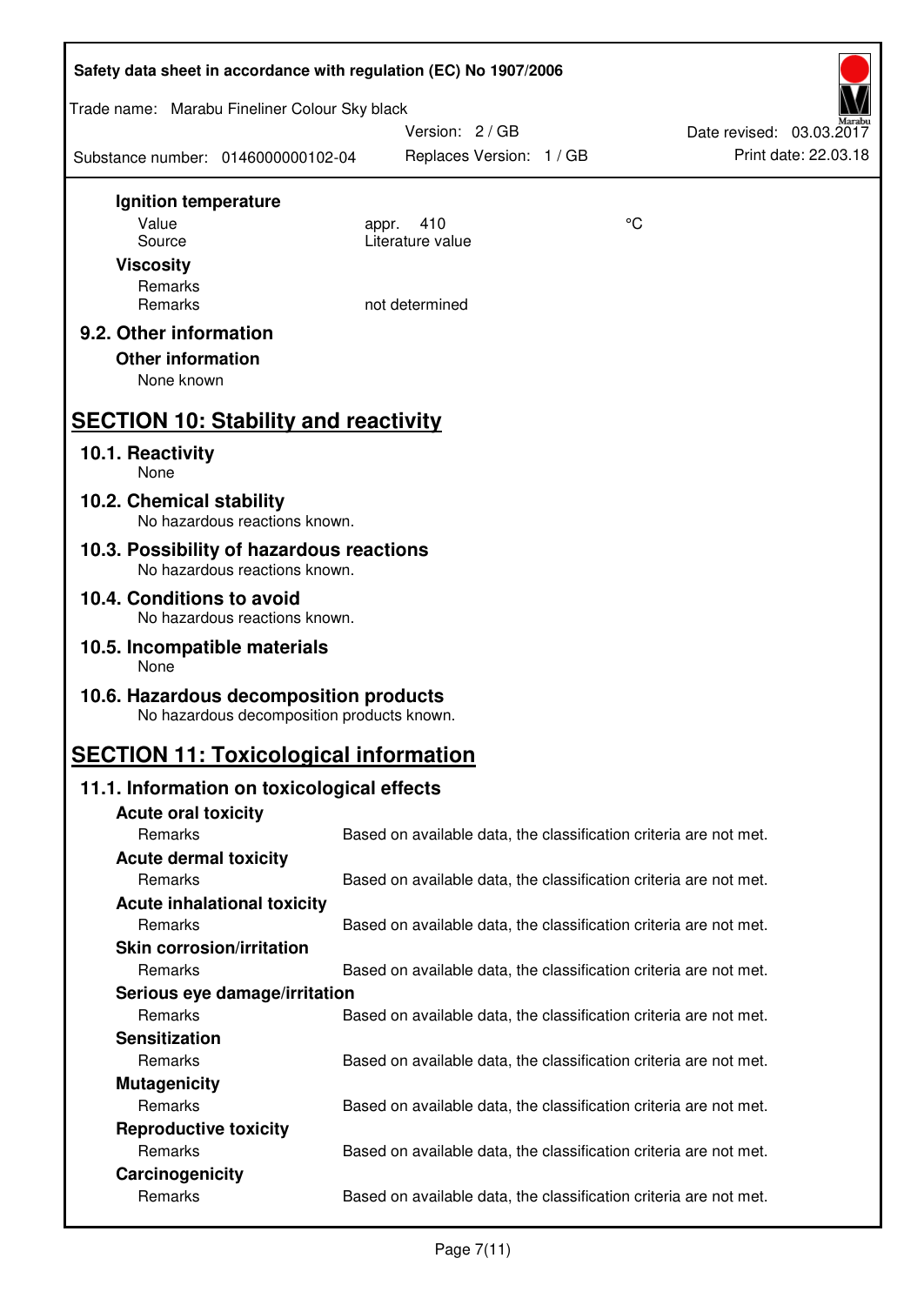#### **Safety data sheet in accordance with regulation (EC) No 1907/2006**

Trade name: Marabu Fineliner Colour Sky black

Version: 2 / GB

Substance number: 0146000000102-04

Replaces Version: 1 / GB Print date: 22.03.18 Date revised: 03.03.2017

# **Specific Target Organ Toxicity (STOT)**

**Single exposure** 

Based on available data, the classification criteria are not met.

**Repeated exposure** 

Remarks Based on available data, the classification criteria are not met.

#### **Aspiration hazard**

Based on available data, the classification criteria are not met.

#### **Experience in practice**

Provided all the recommended protective and safety precautions are taken, experience shows that no risk to health can be expected.

#### **Other information**

There are no data available on the mixture itself. The mixture has been assessed following the additivity method of the GHS/CLP Regulation (EC) No 1272/2008.

# **SECTION 12: Ecological information**

# **12.1. Toxicity**

#### **General information**

There are no data available on the mixture itself.Do not allow to enter drains or water courses.The mixture has been assessed following the summation method of the CLP Regulation (EC) No 1272/2008 and is not classified as dangerous for the environment.

# **12.2. Persistence and degradability**

#### **General information**

There are no data available on the mixture itself.

# **12.3. Bioaccumulative potential**

#### **General information**

There are no data available on the mixture itself.

#### **12.4. Mobility in soil**

#### **General information**

There are no data available on the mixture itself.

**12.5. Results of PBT and vPvB assessment** 

#### **General information**

There are no data available on the mixture itself.

#### **12.6. Other adverse effects**

#### **General information**

There are no data available on the mixture itself.

# **SECTION 13: Disposal considerations**

# **13.1. Waste treatment methods**

# **Disposal recommendations for the product**

The product can be placed with other household refuse. Small residues in containers can be washed-out with water and put into the drainage system.

#### **Disposal recommendations for packaging**

Packaging that cannot be cleaned should be disposed off as product waste. Completely emptied packagings can be given for recycling.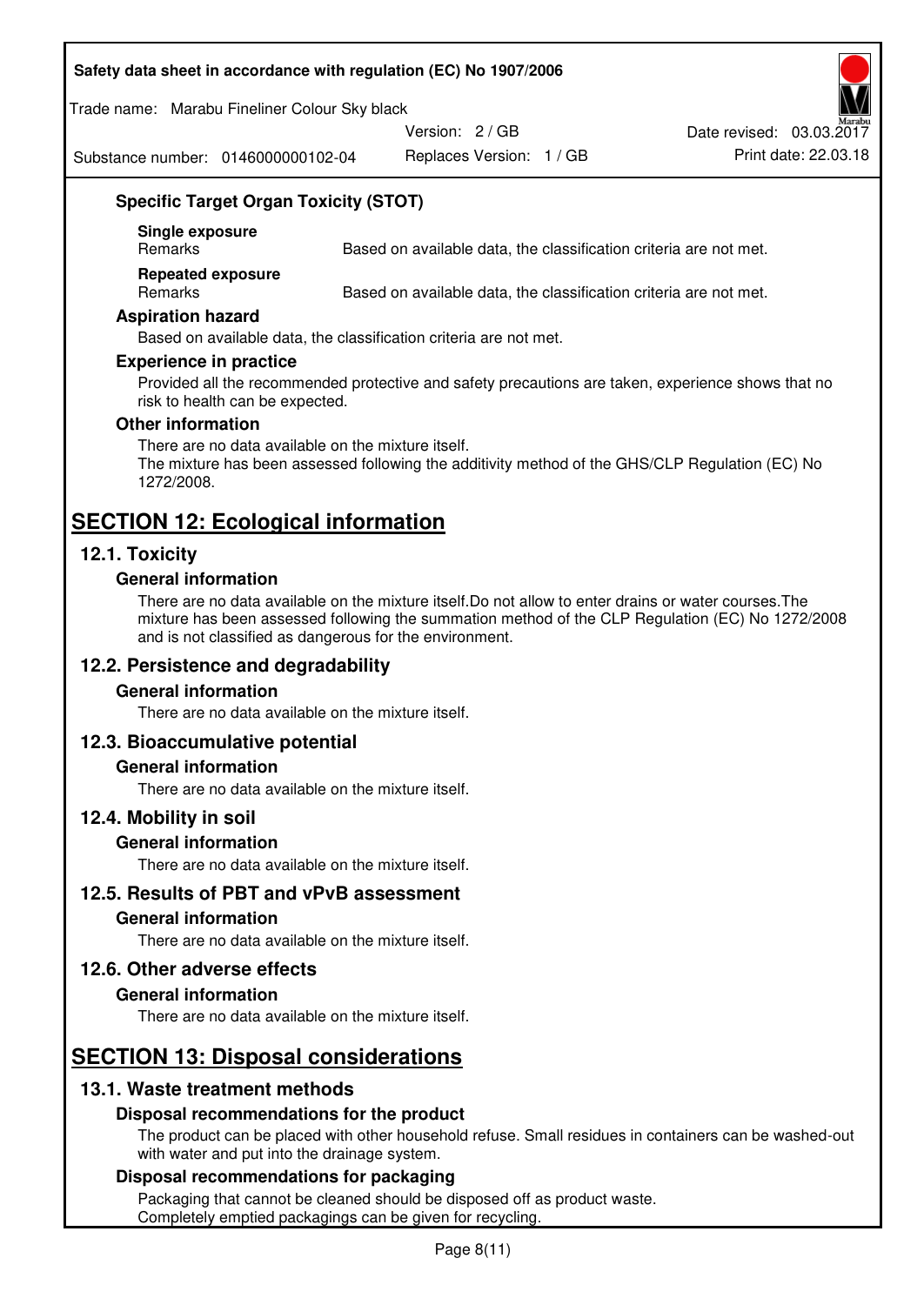| Safety data sheet in accordance with regulation (EC) No 1907/2006                                                     |                                                                                                                                                                             |                          |
|-----------------------------------------------------------------------------------------------------------------------|-----------------------------------------------------------------------------------------------------------------------------------------------------------------------------|--------------------------|
| Trade name: Marabu Fineliner Colour Sky black                                                                         |                                                                                                                                                                             |                          |
|                                                                                                                       | Version: 2/GB                                                                                                                                                               | Date revised: 03.03.2017 |
| Substance number: 0146000000102-04                                                                                    | Replaces Version: 1 / GB                                                                                                                                                    | Print date: 22.03.18     |
| <b>SECTION 14: Transport information</b>                                                                              |                                                                                                                                                                             |                          |
| <b>Land transport ADR/RID</b><br>Non-dangerous goods<br>14.1. UN number<br>UN-                                        |                                                                                                                                                                             |                          |
| 14.2. UN proper shipping name                                                                                         |                                                                                                                                                                             |                          |
| 14.3. Transport hazard class(es)<br>Class<br>Label                                                                    |                                                                                                                                                                             |                          |
| 14.4. Packing group                                                                                                   |                                                                                                                                                                             |                          |
| Packing group                                                                                                         | 0                                                                                                                                                                           |                          |
| Transport category<br>14.5. Environmental hazards                                                                     |                                                                                                                                                                             |                          |
| <b>Marine transport IMDG/GGVSee</b><br>14.1. UN number<br>UN -<br>14.2. UN proper shipping name                       | The product does not constitute a hazardous substance in sea transport.                                                                                                     |                          |
| 14.3. Transport hazard class(es)<br>Class                                                                             |                                                                                                                                                                             |                          |
| Subsidiary risk<br>14.4. Packing group                                                                                |                                                                                                                                                                             |                          |
| Packing group<br>14.5. Environmental hazards                                                                          |                                                                                                                                                                             |                          |
| no                                                                                                                    |                                                                                                                                                                             |                          |
| <b>Air transport ICAO/IATA</b>                                                                                        |                                                                                                                                                                             |                          |
| 14.1. UN number<br>$UN -$                                                                                             | The product does not constitute a hazardous substance in air transport.                                                                                                     |                          |
| 14.2. UN proper shipping name                                                                                         |                                                                                                                                                                             |                          |
| 14.3. Transport hazard class(es)                                                                                      |                                                                                                                                                                             |                          |
| Class<br>Subsidiary risk                                                                                              |                                                                                                                                                                             |                          |
| 14.4. Packing group                                                                                                   |                                                                                                                                                                             |                          |
| Packing group<br>14.5. Environmental hazards                                                                          |                                                                                                                                                                             |                          |
| Information for all modes of transport<br>14.6. Special precautions for user<br>Transport within the user's premises: | Always transport in closed containers that are upright and secure.<br>Ensure that persons transporting the product know what to do in the event of an accident or spillage. |                          |
| <b>Other information</b><br>no                                                                                        | 14.7. Transport in bulk according to Annex II of Marpol and the IBC Code                                                                                                    |                          |
| <b>SECTION 15: Regulatory information ***</b>                                                                         |                                                                                                                                                                             |                          |
| 15.1. Safety, health and environmental regulations/legislation specific for the substance                             |                                                                                                                                                                             |                          |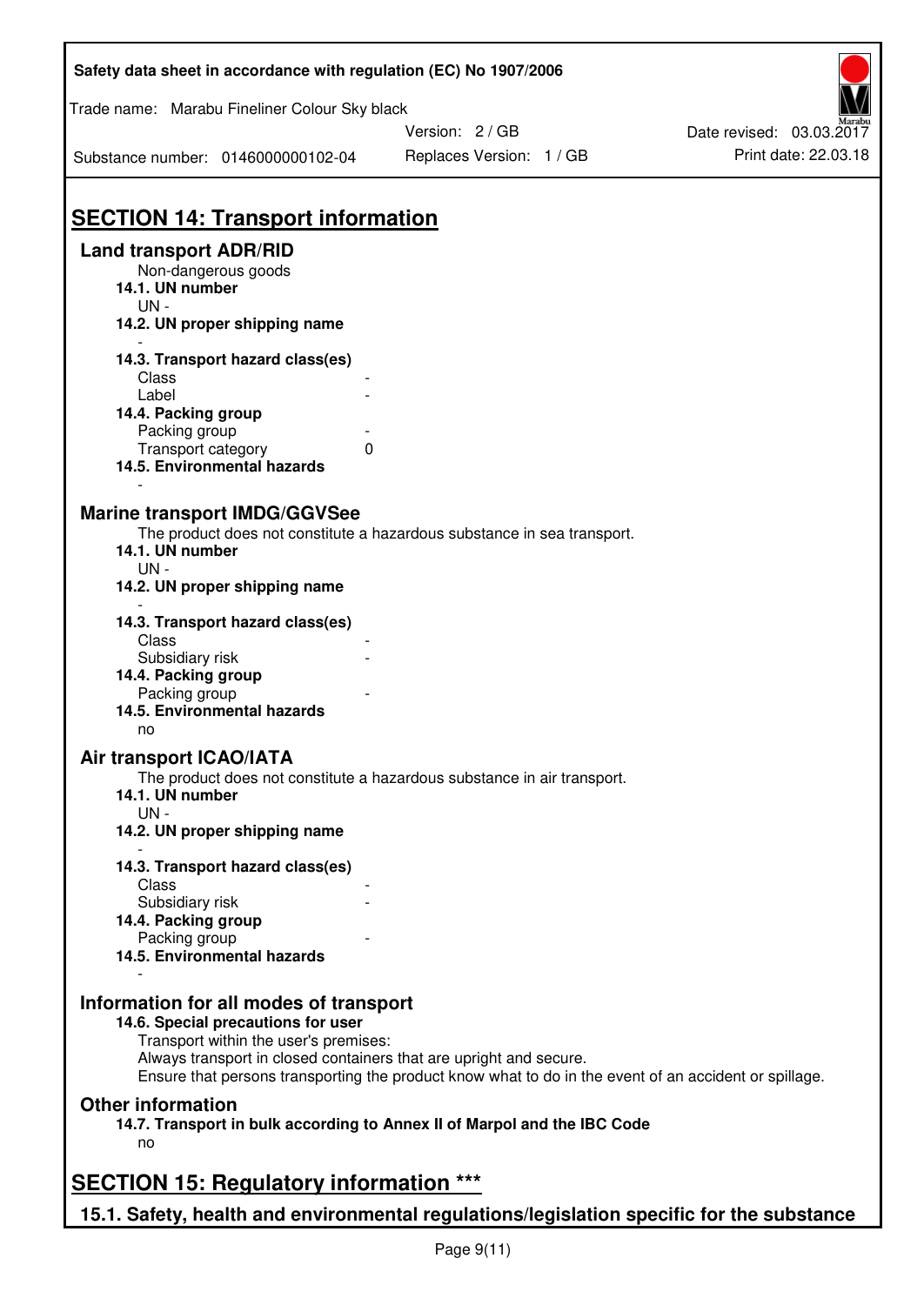| Safety data sheet in accordance with regulation (EC) No 1907/2006                                                                                                                                       |                                                                                                                                                                                                                                                                                                                                                                                                                                                                   |                                                            |               |  |                                                                                                      |
|---------------------------------------------------------------------------------------------------------------------------------------------------------------------------------------------------------|-------------------------------------------------------------------------------------------------------------------------------------------------------------------------------------------------------------------------------------------------------------------------------------------------------------------------------------------------------------------------------------------------------------------------------------------------------------------|------------------------------------------------------------|---------------|--|------------------------------------------------------------------------------------------------------|
|                                                                                                                                                                                                         | Trade name: Marabu Fineliner Colour Sky black                                                                                                                                                                                                                                                                                                                                                                                                                     | Version: 2/GB                                              |               |  |                                                                                                      |
| Substance number: 0146000000102-04                                                                                                                                                                      |                                                                                                                                                                                                                                                                                                                                                                                                                                                                   | Replaces Version: 1 / GB                                   |               |  | Date revised: 03.03.2017<br>Print date: 22.03.18                                                     |
|                                                                                                                                                                                                         |                                                                                                                                                                                                                                                                                                                                                                                                                                                                   |                                                            |               |  |                                                                                                      |
| or mixture                                                                                                                                                                                              |                                                                                                                                                                                                                                                                                                                                                                                                                                                                   |                                                            |               |  |                                                                                                      |
| <b>VOC ***</b>                                                                                                                                                                                          |                                                                                                                                                                                                                                                                                                                                                                                                                                                                   | $\mathbf 0$                                                | $\frac{1}{6}$ |  |                                                                                                      |
| VOC (EU)<br><b>Other information</b>                                                                                                                                                                    |                                                                                                                                                                                                                                                                                                                                                                                                                                                                   |                                                            |               |  |                                                                                                      |
|                                                                                                                                                                                                         | All components are contained in the TSCA inventory or exempted.<br>All components are contained in the AICS inventory.<br>All components are contained in the PICCS inventory.<br>All components are contained in the DSL inventory.<br>All components are contained in the IECSC inventory.<br>All components are contained in the NZIOC inventory.<br>All components are contained in the ENCS inventory.<br>All components are contained in the ECL inventory. |                                                            |               |  |                                                                                                      |
|                                                                                                                                                                                                         | 15.2. Chemical safety assessment<br>For this preparation a chemical safety assessment has not been carried out.                                                                                                                                                                                                                                                                                                                                                   |                                                            |               |  |                                                                                                      |
|                                                                                                                                                                                                         | <b>SECTION 16: Other information</b>                                                                                                                                                                                                                                                                                                                                                                                                                              |                                                            |               |  |                                                                                                      |
|                                                                                                                                                                                                         | Hazard statements listed in Chapter 3                                                                                                                                                                                                                                                                                                                                                                                                                             |                                                            |               |  |                                                                                                      |
| H301                                                                                                                                                                                                    |                                                                                                                                                                                                                                                                                                                                                                                                                                                                   | Toxic if swallowed.                                        |               |  |                                                                                                      |
| H302<br>H311                                                                                                                                                                                            |                                                                                                                                                                                                                                                                                                                                                                                                                                                                   | Harmful if swallowed.<br>Toxic in contact with skin.       |               |  |                                                                                                      |
| H312                                                                                                                                                                                                    |                                                                                                                                                                                                                                                                                                                                                                                                                                                                   | Harmful in contact with skin.                              |               |  |                                                                                                      |
| H314                                                                                                                                                                                                    |                                                                                                                                                                                                                                                                                                                                                                                                                                                                   | Causes severe skin burns and eye damage.                   |               |  |                                                                                                      |
| H315                                                                                                                                                                                                    |                                                                                                                                                                                                                                                                                                                                                                                                                                                                   | Causes skin irritation.                                    |               |  |                                                                                                      |
| H317                                                                                                                                                                                                    |                                                                                                                                                                                                                                                                                                                                                                                                                                                                   | May cause an allergic skin reaction.                       |               |  |                                                                                                      |
| H318                                                                                                                                                                                                    |                                                                                                                                                                                                                                                                                                                                                                                                                                                                   | Causes serious eye damage.                                 |               |  |                                                                                                      |
| H331                                                                                                                                                                                                    |                                                                                                                                                                                                                                                                                                                                                                                                                                                                   | Toxic if inhaled.                                          |               |  |                                                                                                      |
| H335                                                                                                                                                                                                    |                                                                                                                                                                                                                                                                                                                                                                                                                                                                   | May cause respiratory irritation.                          |               |  |                                                                                                      |
| H373                                                                                                                                                                                                    |                                                                                                                                                                                                                                                                                                                                                                                                                                                                   |                                                            |               |  | May cause damage to organs through prolonged or repeated exposure:                                   |
| H400                                                                                                                                                                                                    |                                                                                                                                                                                                                                                                                                                                                                                                                                                                   | Very toxic to aquatic life.                                |               |  |                                                                                                      |
| H410                                                                                                                                                                                                    |                                                                                                                                                                                                                                                                                                                                                                                                                                                                   | Very toxic to aquatic life with long lasting effects.      |               |  |                                                                                                      |
|                                                                                                                                                                                                         | <b>CLP categories listed in Chapter 3</b>                                                                                                                                                                                                                                                                                                                                                                                                                         |                                                            |               |  |                                                                                                      |
| Acute Tox. 3                                                                                                                                                                                            |                                                                                                                                                                                                                                                                                                                                                                                                                                                                   | Acute toxicity, Category 3                                 |               |  |                                                                                                      |
| Acute Tox. 4                                                                                                                                                                                            |                                                                                                                                                                                                                                                                                                                                                                                                                                                                   | Acute toxicity, Category 4                                 |               |  |                                                                                                      |
| Aquatic Acute 1                                                                                                                                                                                         |                                                                                                                                                                                                                                                                                                                                                                                                                                                                   |                                                            |               |  | Hazardous to the aquatic environment, acute, Category 1                                              |
| Aquatic Chronic 1                                                                                                                                                                                       |                                                                                                                                                                                                                                                                                                                                                                                                                                                                   |                                                            |               |  | Hazardous to the aquatic environment, chronic, Category 1                                            |
| Eye Dam. 1                                                                                                                                                                                              |                                                                                                                                                                                                                                                                                                                                                                                                                                                                   | Serious eye damage, Category 1                             |               |  |                                                                                                      |
| Skin Corr. 1B<br>Skin Irrit. 2                                                                                                                                                                          |                                                                                                                                                                                                                                                                                                                                                                                                                                                                   | Skin corrosion, Category 1B<br>Skin irritation, Category 2 |               |  |                                                                                                      |
| Skin Sens. 1                                                                                                                                                                                            |                                                                                                                                                                                                                                                                                                                                                                                                                                                                   | Skin sensitization, Category 1                             |               |  |                                                                                                      |
| STOT RE 2                                                                                                                                                                                               |                                                                                                                                                                                                                                                                                                                                                                                                                                                                   |                                                            |               |  | Specific target organ toxicity - repeated exposure, Category 2                                       |
| STOT SE3                                                                                                                                                                                                |                                                                                                                                                                                                                                                                                                                                                                                                                                                                   |                                                            |               |  | Specific target organ toxicity - single exposure, Category 3                                         |
|                                                                                                                                                                                                         | <b>Supplemental information</b>                                                                                                                                                                                                                                                                                                                                                                                                                                   |                                                            |               |  |                                                                                                      |
|                                                                                                                                                                                                         |                                                                                                                                                                                                                                                                                                                                                                                                                                                                   |                                                            |               |  | Relevant changes compared with the previous version of the safety data sheet are marked with: ***    |
|                                                                                                                                                                                                         | This information is based on our present state of knowledge. However, it should not constitute a                                                                                                                                                                                                                                                                                                                                                                  |                                                            |               |  |                                                                                                      |
| guarantee for any specific product properties and shall not establish a legally valid relationship.<br>The information in this Safety Data Sheet is based on the present state of knowledge and current |                                                                                                                                                                                                                                                                                                                                                                                                                                                                   |                                                            |               |  |                                                                                                      |
| legislation.                                                                                                                                                                                            |                                                                                                                                                                                                                                                                                                                                                                                                                                                                   |                                                            |               |  |                                                                                                      |
|                                                                                                                                                                                                         |                                                                                                                                                                                                                                                                                                                                                                                                                                                                   |                                                            |               |  | It provides guidance on health, safety and environmental aspects of the product and should not be    |
|                                                                                                                                                                                                         | construed as any guarantee of technical performance or suitability for particular applications.<br>The product should not be used for purposes other than those shown in Section 1 without first referring                                                                                                                                                                                                                                                        |                                                            |               |  |                                                                                                      |
| to the supplier and obtaining written handling instructions.                                                                                                                                            |                                                                                                                                                                                                                                                                                                                                                                                                                                                                   |                                                            |               |  |                                                                                                      |
| As the specific conditions of use of the product are outside the supplier's control, the user is responsible                                                                                            |                                                                                                                                                                                                                                                                                                                                                                                                                                                                   |                                                            |               |  |                                                                                                      |
|                                                                                                                                                                                                         | for ensuring that the requirements of relevant legislation are complied with.                                                                                                                                                                                                                                                                                                                                                                                     |                                                            |               |  |                                                                                                      |
|                                                                                                                                                                                                         |                                                                                                                                                                                                                                                                                                                                                                                                                                                                   |                                                            |               |  | The information contained in this safety data sheet does not constitute the user's own assessment of |